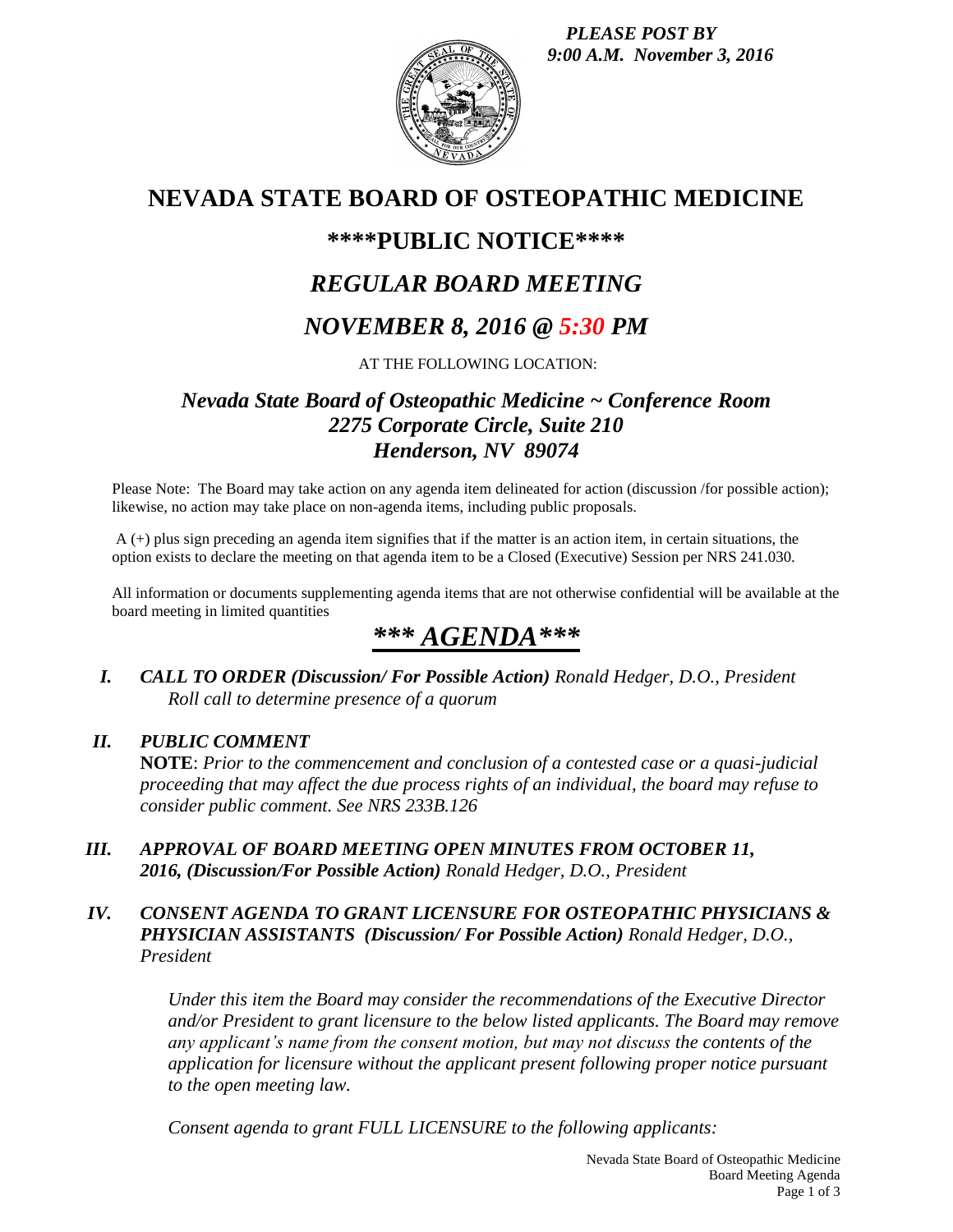#### **Osteopathic Physician Name Specialty**

*Jennifer DePry, D.O. Dermatology Michael Oleyar, D.O. Anesthesiology George Taylor, D.O. – Reinstatement*

*Physician Assistant Supervising Physician Nicholas Benites, PA-C Dale Carrison, D.O. Michael Roos, PA-C Jaldeep Daulat, D.O.*

*Special Licenses NRS.633.411: Ian Penniston, D.O. Psychiatry*

#### *V. EXECUTIVE DIRECTOR'S REPORT*

- *a. Financial-Compilation Statement*
- *b. Licensing*
- *c. PMP Registration update*
- *VI. LEGAL REPORT (Discussion/Action) by Louis Ling, Board Counsel and/or Sophia Long, Deputy Attorney General*

### *VII. ITEMS FOR FUTURE DISCUSSION/ACTION/UPCOMING AGENDA*

*VIII. PRESIDENT Report on Board Business, Ronald Hedger, D.O., President*

#### *IX. PUBLIC COMMENT*

*Prior to the commencement and conclusion of a contested case or a quasi-judicial proceeding that may affect the due process rights of an individual, the board may refuse to consider public comment. See NRS 233B.126.*

*Under the public comment item, members of the public may bring matters not appearing on this agenda to the attention of the Board. The Board may discuss but may not act on the matters at this meeting. A citizen may speak on a matter not on the posted Agenda after all matters listed on the posted Agenda have been acted upon by the Board, but only after receiving recognition and consent of the Chairman of the Board. If the Board desires, the matters may be placed on a future agenda for action.*

*In consideration of others, please avoid repetition and limit your public comments to no more than five (5) minutes. The Board may also allow public comment on specific agenda items as they are called, as well as during the Public Comment portion of the Board meeting.* 

*Pursuant to NRS 241.020 (6), please take notice: (1) Items on the agenda may be taken out of order; (2) Two or more agenda items may be combined for consideration; and (3) At any time, items on the agenda may be removed from the agenda or discussion of the items may be delayed.*

### *Notices posted at the following locations:*

*Grant Sawyer State Office Building, 555 E. Washington Avenue, Las Vegas, NV 89101 Office of the Nevada State Board of Osteopathic Medicine-Henderson Office of the Attorney General, 100 North Carson Street, Carson City, NV 89701 Clark County Library, 1401 E. Flamingo Rd., Las Vegas, NV 89119 Nevada State Board of Medical Examiners, 1105 Terminal Way, Suite 301; Reno, NV 89502*